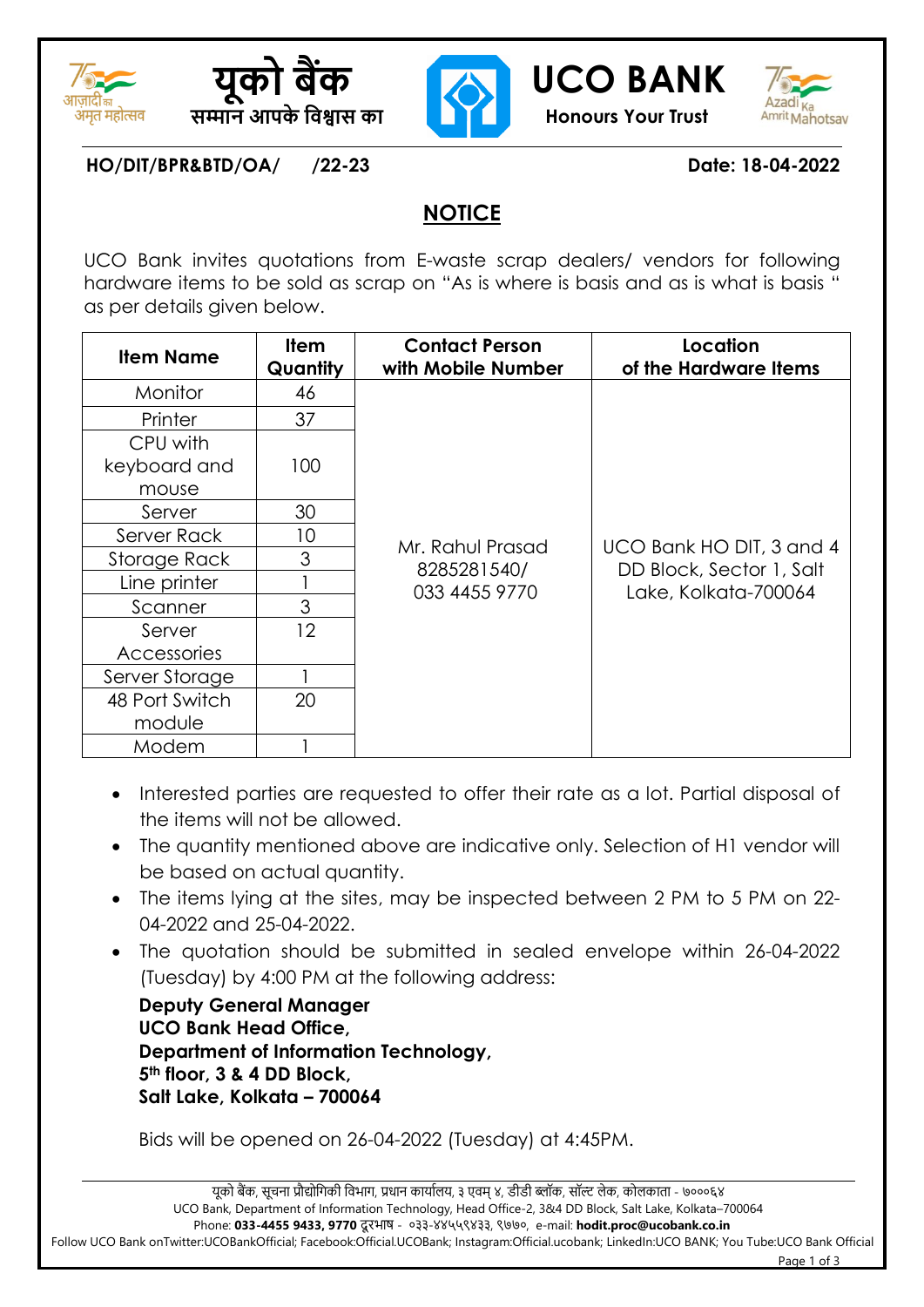- Hardware items to be sold to the highest bidder. Bank will notify the selected bidder and the selected bidder will have to make the payment and take out the hardware items within next 3 working days from notification without fail.
- Commercial format should be as per Annexure-A shared with this document.
- Bidder should follow/ abide all rules as per latest IT/ E-Waste Management Rules, by Ministry of Environment, Forest and Climate Change, Govt. of India**.**
- Bidder has to submit following documents along with the commercial bids:
	- 1. Copy of GSTIN and PAN certificate in the name of the company.
	- 2. Copy of Factory/ Trade license.
	- 3. Copy of authorized e-Waste Management registration certificate.

**Non Submission of aforesaid documents may lead to rejection of bid document.**

**(Deputy General Manager) DIT, BPR & BTD**